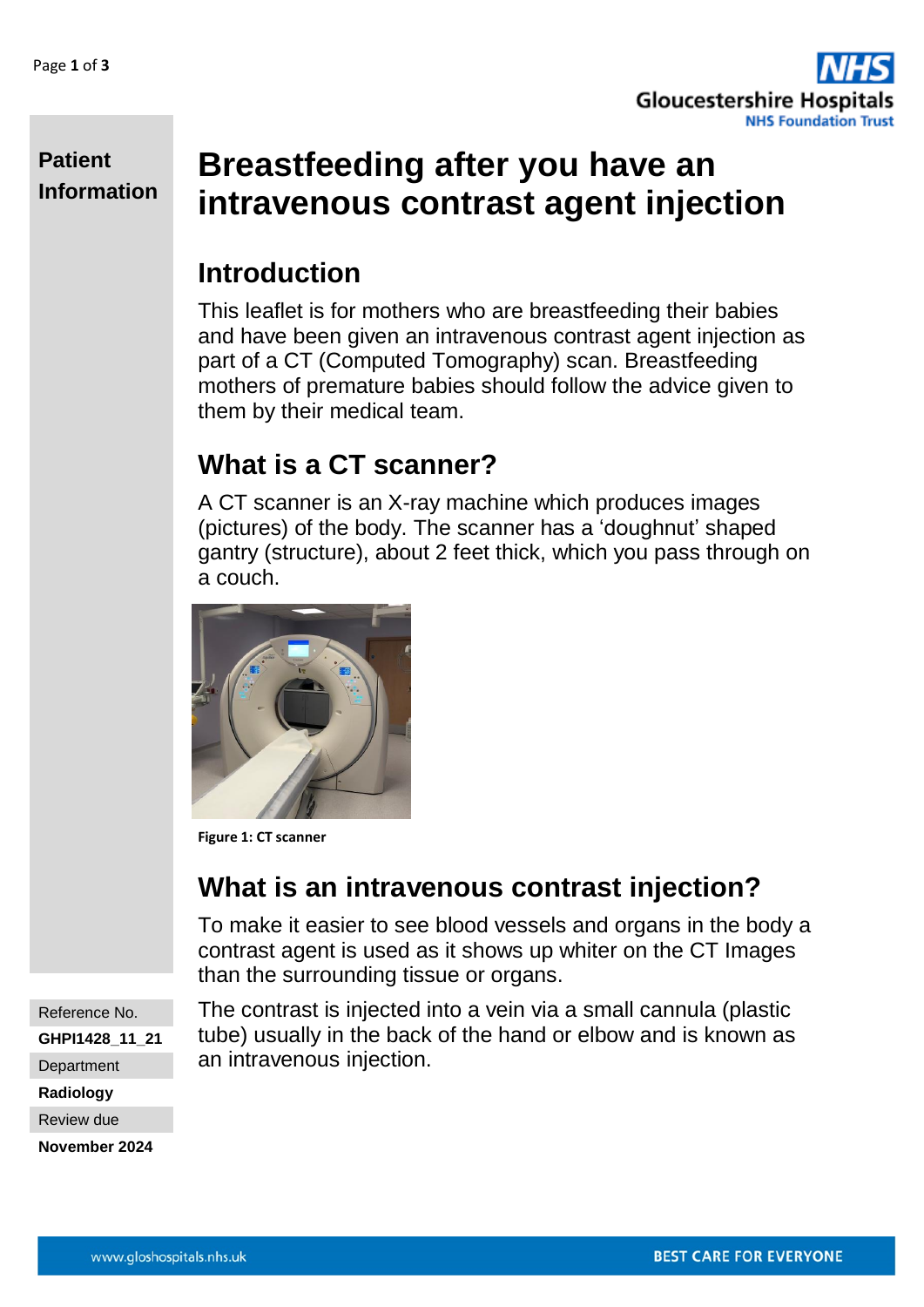

#### **Patient Information**

### **Is it safe to breast feed afterwards?**

The Royal College of Radiologists (who provide guidance for the X-ray department) states that it is not necessary to stop breastfeeding after having a contrast injection.

Only a very small amount of the contrast agent received by a breastfeeding patient will make its way into the breast milk. The risk of harm to the baby is extremely low.

### **What will happen if I decide to take a break from breastfeeding following an intravenous contrast injection?**

If you choose to take a break from breastfeeding you will need to express enough milk before having the injection procedure to provide for your child for 24 hours after the procedure. You will also need to express for 24 hours after the contrast injection and throw away any milk produced.

If milk is not expressed before your CT scan, your child will need to be fed with formula milk for 24 hours after the procedure.

If you do choose to stop breastfeeding, but are worried about what this could mean for you and your baby, please discuss with your midwife or health advisor.

## **Contact information**

If you have any queries please discuss these with your midwife or health advisor. Alternatively you can contact the CT Department on the following number and request a radiographer to call you back to discuss any queries:

#### **CT Appointments**

Tel: 0300 422 5691 Monday to Friday, 9:00am to 4:45pm